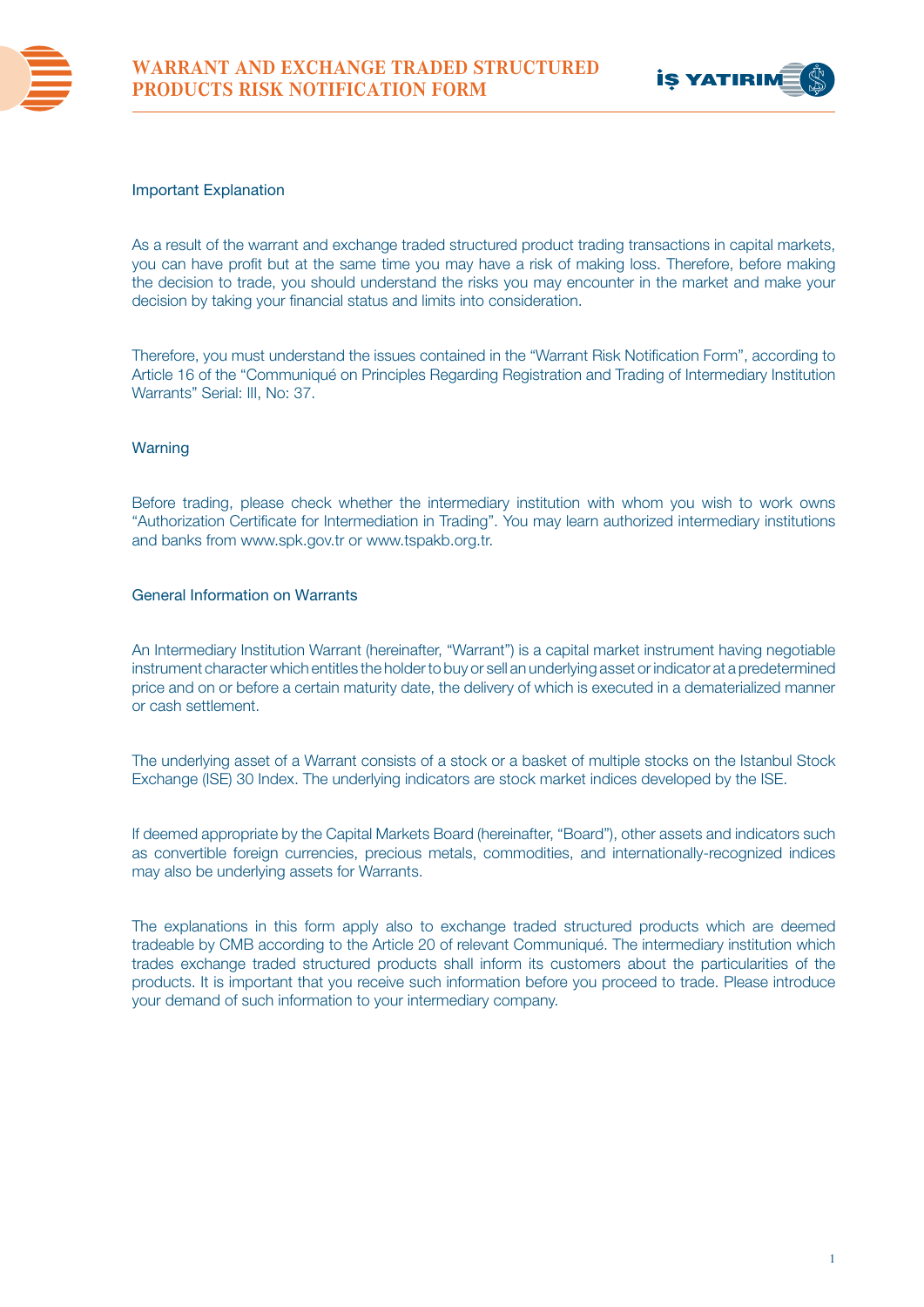

## Operating Guidelines, Rights and Obligations

1. Warrants will be traded upon Board's approval and on markets deemed appropriate by the ISE, according to trading rules set forth by ISE regulations based on a market maker system. In terms of market making status to ensure liquidity, the market maker intermediary institution should provide continuous trading quotes according to applicable market regulations. The principles regarding market making status will be established by the ISE, subject to the Board's affirmative opinion.

2. A Warrant must be sold by intermediary institutions and traded on the ISE. Principles regarding delisting of warrants that are traded on the ISE will be established by the ISE.

3. The maturity of warrants cannot be less than two months and more than five years.

4. Settlement of a Warrant whose underlying asset consists of a stock or a basket of multiple stocks on the ISE 30 Index may be executed either by delivery in a dematerialized manner or by cash settlement. However, settlement of a Warrant whose underlying asset consists of indicators or assets other than the aforementioned stocks should be executed strictly by cash.

5. Any settlement liability arising from the issuance of a Warrant will be assumed by the issuer. If a guarantor is included, both the issuer and the guarantor are jointly and severally liable.

6. Issuance of a Warrant is executed in a dematerialized manner, and the issuer must be a member of the Turkish Central Registry Agency (CRA).

# Risk Notification

It is very important for you to understand following issues in addition to the provisions of the framework agreement that will be executed between you and the intermediary institution.

1. The account to be opened at intermediary institution and any transactions performed through this account shall be governed by the provisions of applicable laws and administrative regulations issued by the Capital Markets Board, exchanges and settlement and custody houses.

2. Warrant transactions pose risks in varying degrees. You could lose the entire margin amount deposited in an intermediary institution due to fluctuations in market prices and suffer higher losses than the total margin amount deposited depending on the type of transaction.